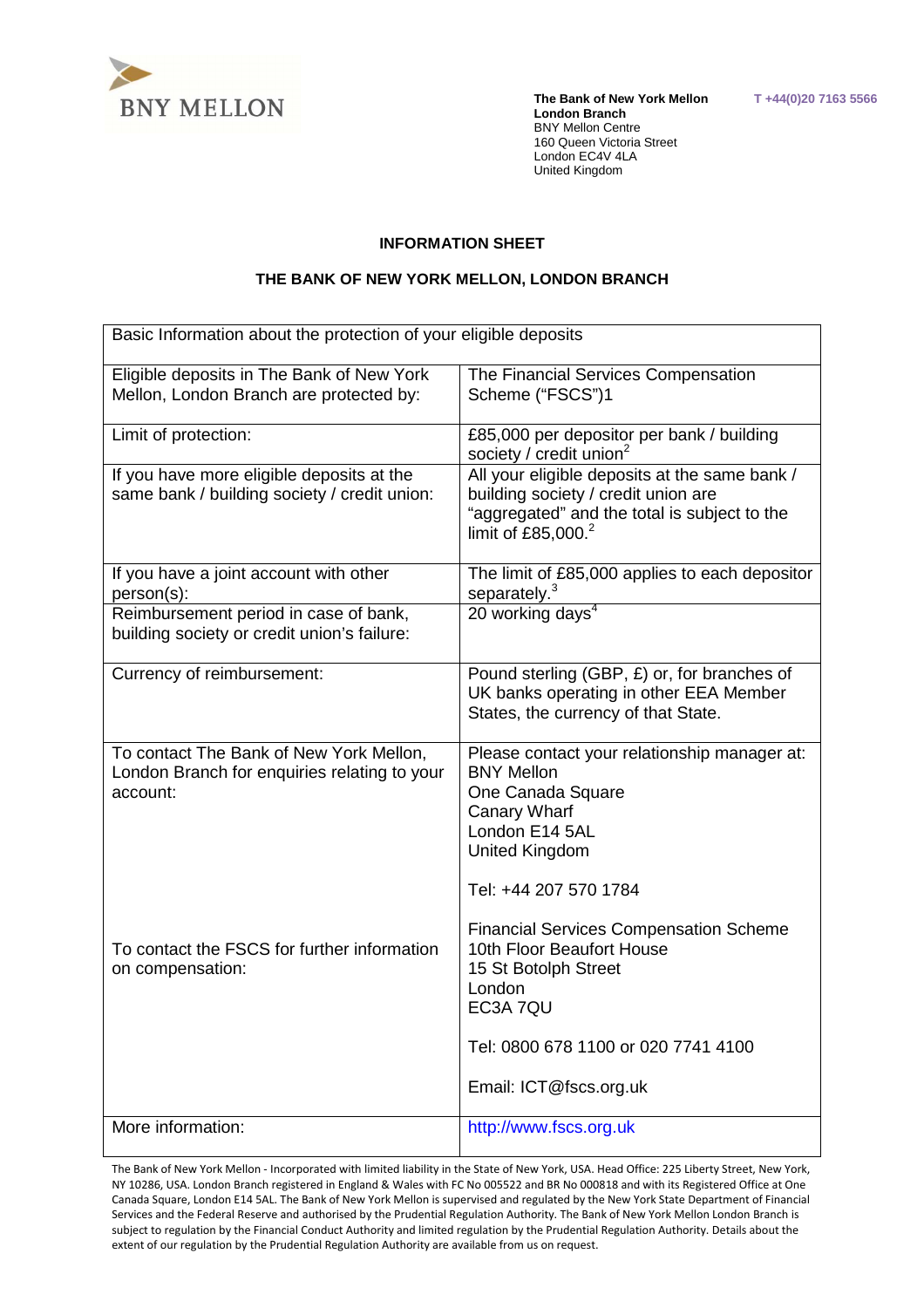

 **The Bank of New York Mellon T +44(0)20 7163 5566 London Branch**  BNY Mellon Centre 160 Queen Victoria Street London EC4V 4LA United Kingdom

Additional information (all or some of the below)

## **1Scheme responsible for the protection of your eligible deposit**

Your eligible deposit is covered by a statutory Deposit Guarantee Scheme. If insolvency of your bank, building society or credit union should occur, your eligible deposits would be repaid up to £85,000 by the Deposit Guarantee Scheme.

# **2General limit of protection**

If a covered deposit is unavailable because a bank, building society or credit union is unable to meet its financial obligations, depositors are repaid by a Deposit Guarantee Scheme. This repayment covers at maximum £85,000 per bank, building society or credit union. This means that all eligible deposits at the same bank, building society or credit union are added up in order to determine the coverage level. If, for instance a depositor holds a savings account with £80,000 and a current account with £20,000, he or she will only be repaid £85,000.

In some cases eligible deposits which are categorised as "temporary high balances" are protected above £85,000 for six months after the amount has been credited or from the moment when such eligible deposits become legally transferable. These are eligible deposits connected with certain events including:

- (a) certain transactions relating to the depositor's current or prospective only or main residence or dwelling;
- (b) a death, or the depositor's marriage or civil partnership, divorce, retirement, dismissal, redundancy or invalidity;
- (c) the payment to the depositor of insurance benefits or compensation for criminal injuries or wrongful conviction.

More information can be obtained under http://www.fscs.org.uk

#### **3Limit of protection for joint accounts**

In case of joint accounts, the limit of £85,000 applies to each depositor.

 However, eligible deposits in an account to which two or more persons are entitled as members of a business partnership, association or grouping of a similar nature, without legal personality, are aggregated and treated as if made by a single depositor for the purpose of calculating the limit of £85,000.

# **4Reimbursement**

 The Bank of New York Mellon - Incorporated with limited liability in the State of New York, USA. Head Office: 225 Liberty Street, New York, NY 10286, USA. London Branch registered in England & Wales with FC No 005522 and BR No 000818 and with its Registered Office at One Canada Square, London E14 5AL. The Bank of New York Mellon is supervised and regulated by the New York State Department of Financial Services and the Federal Reserve and authorised by the Prudential Regulation Authority. The Bank of New York Mellon London Branch is subject to regulation by the Financial Conduct Authority and limited regulation by the Prudential Regulation Authority. Details about the extent of our regulation by the Prudential Regulation Authority are available from us on request.